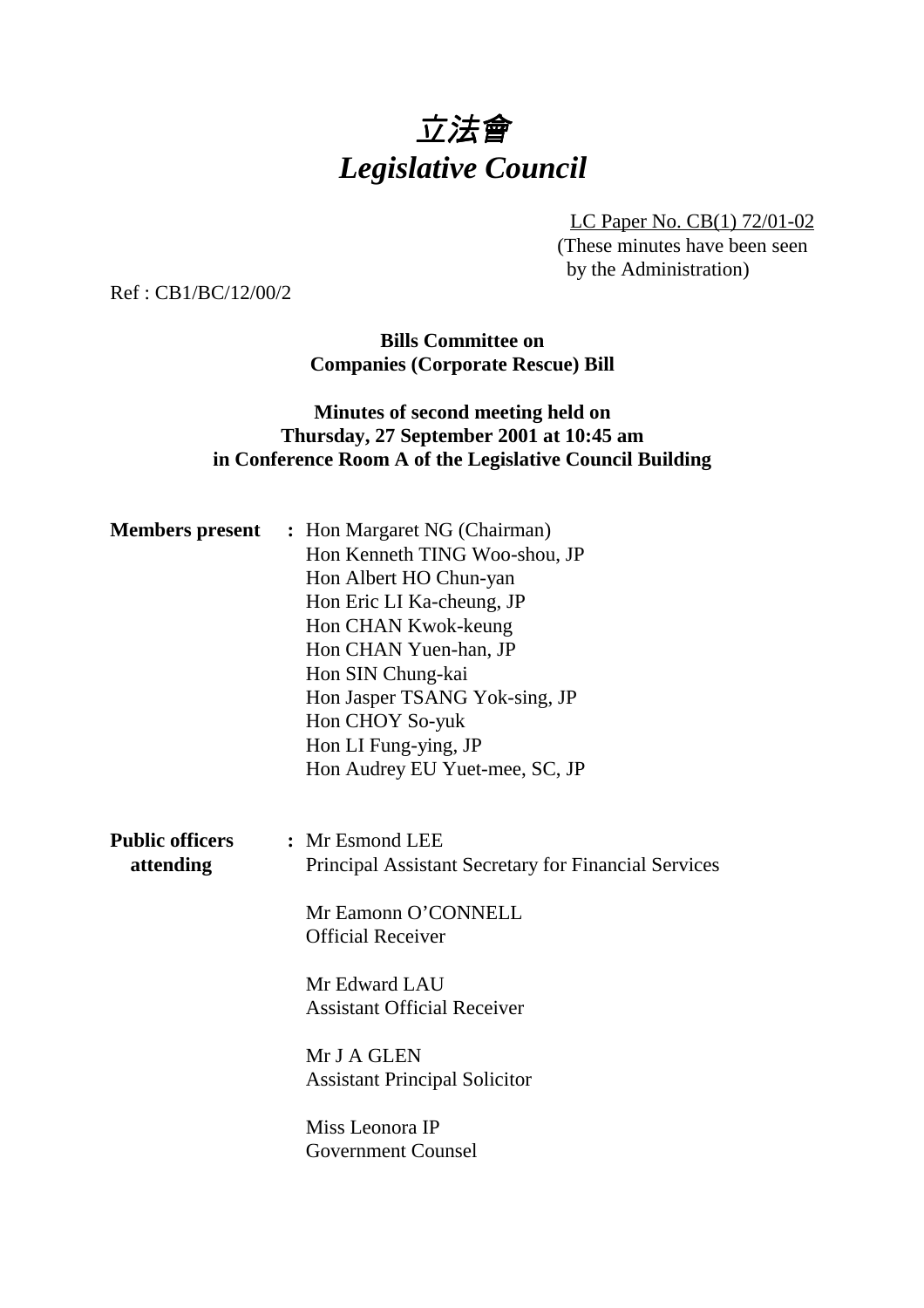## Mr TING Lup-wong Assistant Secretary for Financial Services (Companies)

| <b>Clerk in attendance:</b> Miss Salumi CHAN | Chief Assistant Secretary (1)5                    |
|----------------------------------------------|---------------------------------------------------|
| <b>Staff in attendance : Mr KAU Kin-wah</b>  | Assistant Legal Adviser 6                         |
|                                              | Ms Rosalind MA<br>Senior Assistant Secretary (1)3 |

#### **I. Confirmation of minutes of meeting** (LC Paper No. CB(1) 2071/00-01)

The minutes of the first Bills Committee meeting held on 12 July 2001 were confirmed.

#### **II. Internal discussion**

(LC Paper Nos. CB(1) 2026/00-01 to CB(1) 2029/00-01 and LS168/00-01)

2. The Bills Committee deliberated (Index of proceedings attached at **Appendix**).

#### **III. Meeting with the Administration**

(LC Paper Nos. CB(1) 2073/00-01(01) and (02))

### 3. The Bills Committee deliberated (Index of proceedings attached at **Appendix**).

4. The Bills Committee would, at its future meetings, study the need for a statutory corporate rescue procedure; and if the need was established, the best and simplest way for implementation. In this connection, the Administration was requested to provide further information on the following to facilitate the work of the Bills Committee:

- (a) To prepare a comprehensive response to the submissions received by the Bills Committee by addressing the major areas of concern listed in the summary of submissions prepared by the Legislative Council Secretariat;
- (b) To respond to the issues and concerns raised by the Assistant Legal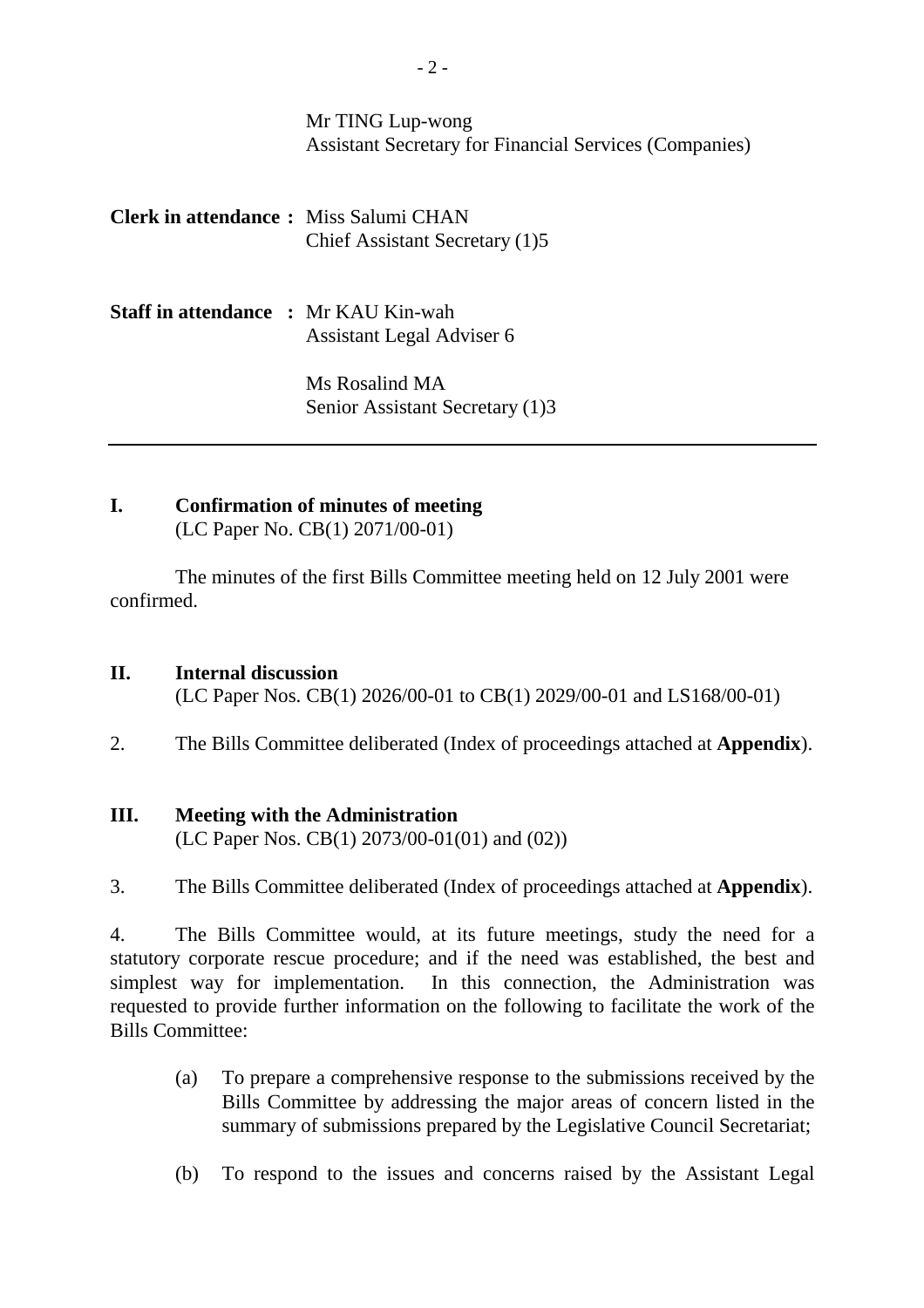Adviser in LS Paper No. LS 168/00-01;

- (c) To consider whether the contributions/compensations under other relevant ordinances, such as the Occupational Retirement Schemes Ordinance (Cap. 426) and the Employees' Compensation Ordinance (Cap.282), should be covered by clause 3(d)(i) of Schedule 2 of the Bill;
- (d) To provide a comparison of the proposed corporate rescue provisions in the Bill with relevant provisions in other jurisdictions, in particular the major provisions on which various organizations had expressed their concern in their submissions;
- (e) To provide a comparison of the powers and liabilities of a provisional supervisor with those of a liquidator as well as the requirements to be fulfilled before the appointment of a provisional supervisor and a liquidator should take effect; and
- (f) To further explore the feasibility of providing flexibility in the requirement for settlement of outstanding wages and other entitlements of employees before starting the corporate rescue procedures. The Administration was requested to consider the two proposals: setting an upper limit on employees entitlements, and offering statutory protection to employees of lower levels of income and other options to employees of higher levels of income.

5. The Bills Committee agreed that the next meeting be held on Monday, 22 October 2001 at 4:30 pm to receive oral presentations from deputations.

(*Post-meeting note:* Invitation letters were sent to the 12 relevant organizations on 28 September 2001.)

6. There being no other business, the meeting ended at 12:45 pm.

Legislative Council Secretariat 18 October 2001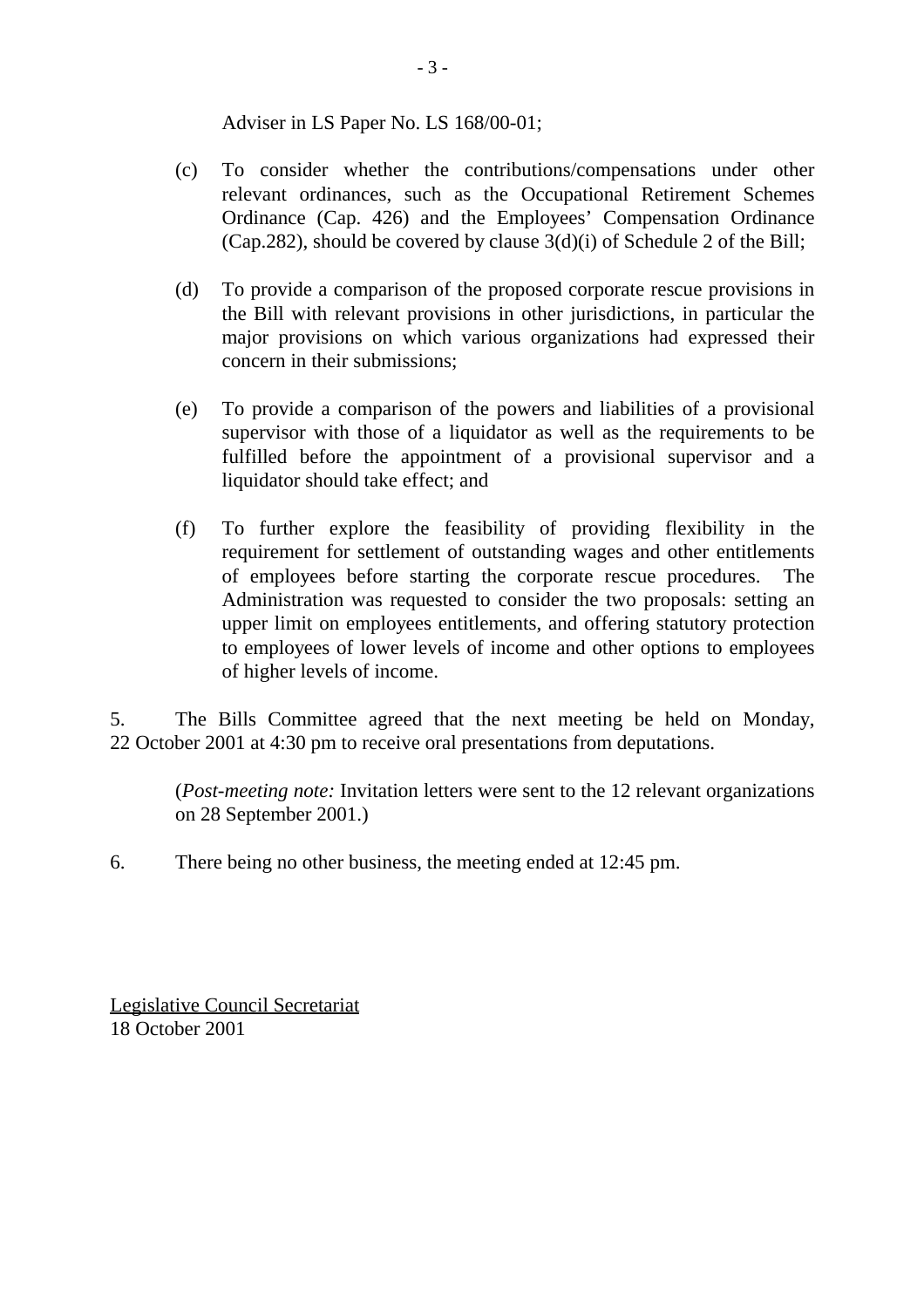## **Proceedings of the Second meeting of the Bills Committee on Companies (Corporate Rescue) Bill on Thursday, 27 September 2001 at 10:45 am in Conference Room A of the Legislative Council Building**

| <b>Time</b>                                       | <b>Speaker</b>                       | Subject(s)                                             | <b>Action</b> |
|---------------------------------------------------|--------------------------------------|--------------------------------------------------------|---------------|
|                                                   |                                      |                                                        | required      |
|                                                   |                                      |                                                        |               |
|                                                   |                                      | Agenda Item $I$ — Confirmation of minutes of meeting   |               |
| 0001-0626                                         | Chairman                             | Confirmation of minutes of meeting held                |               |
|                                                   |                                      | on 12 July 2001 and opening remarks                    |               |
|                                                   | Agenda Item II - Internal discussion |                                                        |               |
| 0627-2518                                         | Clerk                                | Briefing on background of the Bill                     |               |
| 2519-2601                                         | Mr Eric LI                           | Feasibility of the proposed corporate                  |               |
|                                                   |                                      | rescue procedures                                      |               |
| 2602-2706                                         | Chairman                             | -ditto-                                                |               |
| 2707-2823                                         | Mr SIN<br>Chung-<br>kai              | Administration's response to submissions               |               |
| 2824-2903                                         | Clerk                                | Briefing on summary of submissions                     |               |
| 2904-2947                                         | Chairman                             | Administration's response to submissions               | Admin         |
| 2948-3025                                         | Ms Audrey EU                         | Comparison of relevant provisions in                   |               |
|                                                   |                                      | other jurisdictions                                    |               |
| 3026-3035                                         | Chairman                             | -ditto-                                                |               |
| 3036-3038                                         | Mr Eric LI                           | -ditto-                                                |               |
| 3039-3048                                         | Chairman                             | -ditto-                                                | Admin         |
| 3049-3108                                         | Ms Audrey EU                         | -ditto-                                                |               |
| 3109-3126                                         | Chairman                             | -ditto-                                                |               |
| 3127-3220                                         | Mr Eric LI                           | Comparison of provisional supervisor<br>and liquidator | Admin         |
| 3221-3342                                         | Chairman                             | -ditto-                                                |               |
| 3343-4500                                         | ALA6                                 | Briefing on legal aspects of the Bill                  |               |
| (file 1)                                          |                                      |                                                        |               |
| 0001-0554                                         |                                      |                                                        |               |
| (file 2)                                          |                                      |                                                        |               |
| 0555-0639                                         | Chairman                             | -ditto-                                                |               |
| 0640-0655                                         | Ms LI Fung-ying                      | -ditto-                                                |               |
| 0656-0722                                         | Chairman                             | -ditto-                                                |               |
| 0723-0756                                         | Mr Eric LI                           | Administration's response to submissions               |               |
| Agenda Item III — Meeting with the Administration |                                      |                                                        |               |
| 0757-0941                                         | Chairman                             | Welcoming remarks                                      |               |
| 0942-1225                                         | Administration                       | Briefing on the Bill                                   |               |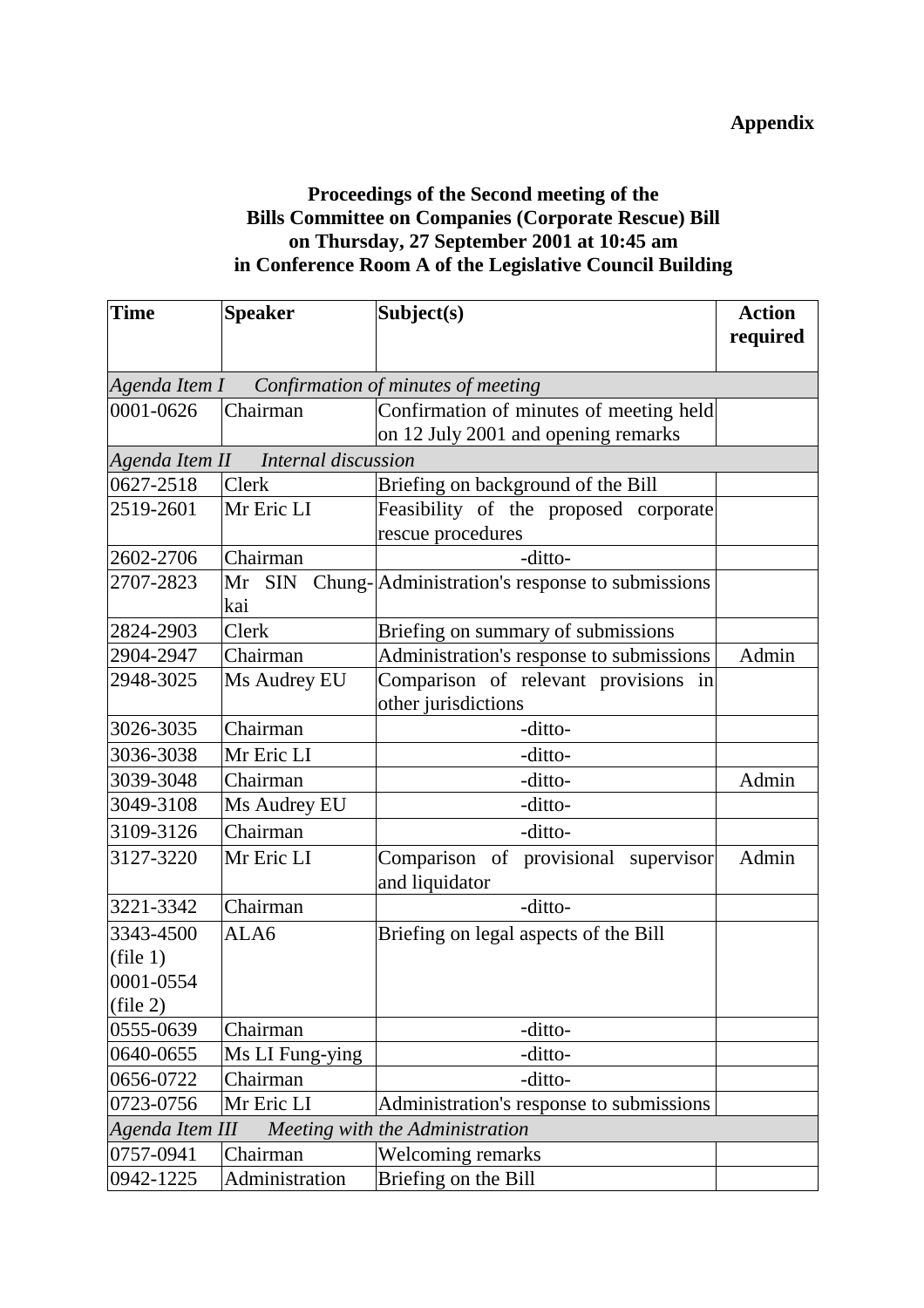| 1226-1422      | Chairman        | Administration's response to submissions    |       |
|----------------|-----------------|---------------------------------------------|-------|
|                |                 | and comparison of relevant provisions in    |       |
|                |                 | other jurisdictions                         |       |
| 1423-1503      | Ms Audrey EU    | Administration's response to LC Paper       |       |
|                |                 | No. LS 168/00-01                            |       |
| 1504-1549      | Chairman        | -ditto-                                     | Admin |
| 1550-1706      | Ms LI Fung-ying | Clause $3(d)(i)$ of Schedule 2              | Admin |
| 1707-2430      | Mr Eric LI      | Provision of flexibility to the requirement |       |
|                |                 | to settle all arrears due and owing by the  |       |
|                |                 | company to its employees                    |       |
| 2431-2636      | Administration  | -ditto-                                     |       |
| 2637-2818      | Mr Eric LI      | -ditto-                                     |       |
| 2819-2855      | Administration  | -ditto-                                     |       |
| 2856-3014      | Chairman        | -ditto-                                     |       |
| 3015-3139      | Admin           | -ditto-                                     |       |
| 3140-3337      | Mr Albert HO    | -ditto-                                     |       |
| 3338-3434      | Chairman        | -ditto-                                     |       |
| 3435-3618      | Ms LI Fung-ying | -ditto-                                     |       |
| 3619-3658      | Chairman        | -ditto-                                     |       |
| 3659-3714      | Ms LI Fung-ying | -ditto-                                     |       |
| 3715-3753      | Administration  | -ditto-                                     |       |
| 3754-3805      | Chairman        | -ditto-                                     |       |
| 3806-4219      | Mr Eric LI      | -ditto-                                     |       |
| 4220-4430      | Administration  | -ditto-                                     |       |
| 4431-4500      | Administration  | Application of moratorium                   |       |
| (file 2)       |                 |                                             |       |
| 0001-0328      |                 |                                             |       |
| (file 3)       |                 |                                             |       |
| 0329-0419      | Mr Eric LI      | -ditto-                                     |       |
| $ 0420 - 0431$ | Chairman        | -ditto-                                     |       |
| 0432-0546      | Mr Albert HO    | Provision of flexibility to the requirement |       |
|                |                 | to settle all arrears due and owing by the  |       |
|                |                 | company to its employees                    |       |
| 0547-0606      | Chairman        | -ditto-                                     |       |
| 0607-0612      | Clerk           | -ditto-                                     |       |
| 0613-0634      | Mr Eric LI      | -ditto-                                     |       |
| 0635-0825      | Chairman        | -ditto-                                     |       |
| 0826-0921      | Administration  | -ditto-                                     |       |
| 0922-0938      | Chairman        | -ditto-                                     |       |
| 0939-1008      | Mr Albert HO    | -ditto-                                     |       |
| 1009-1050      | Chairman        | -ditto-                                     | Admin |
| 1051-1113      | Mr Albert HO    | -ditto-                                     |       |
| 1114-1200      | Chairman        | -ditto-                                     |       |